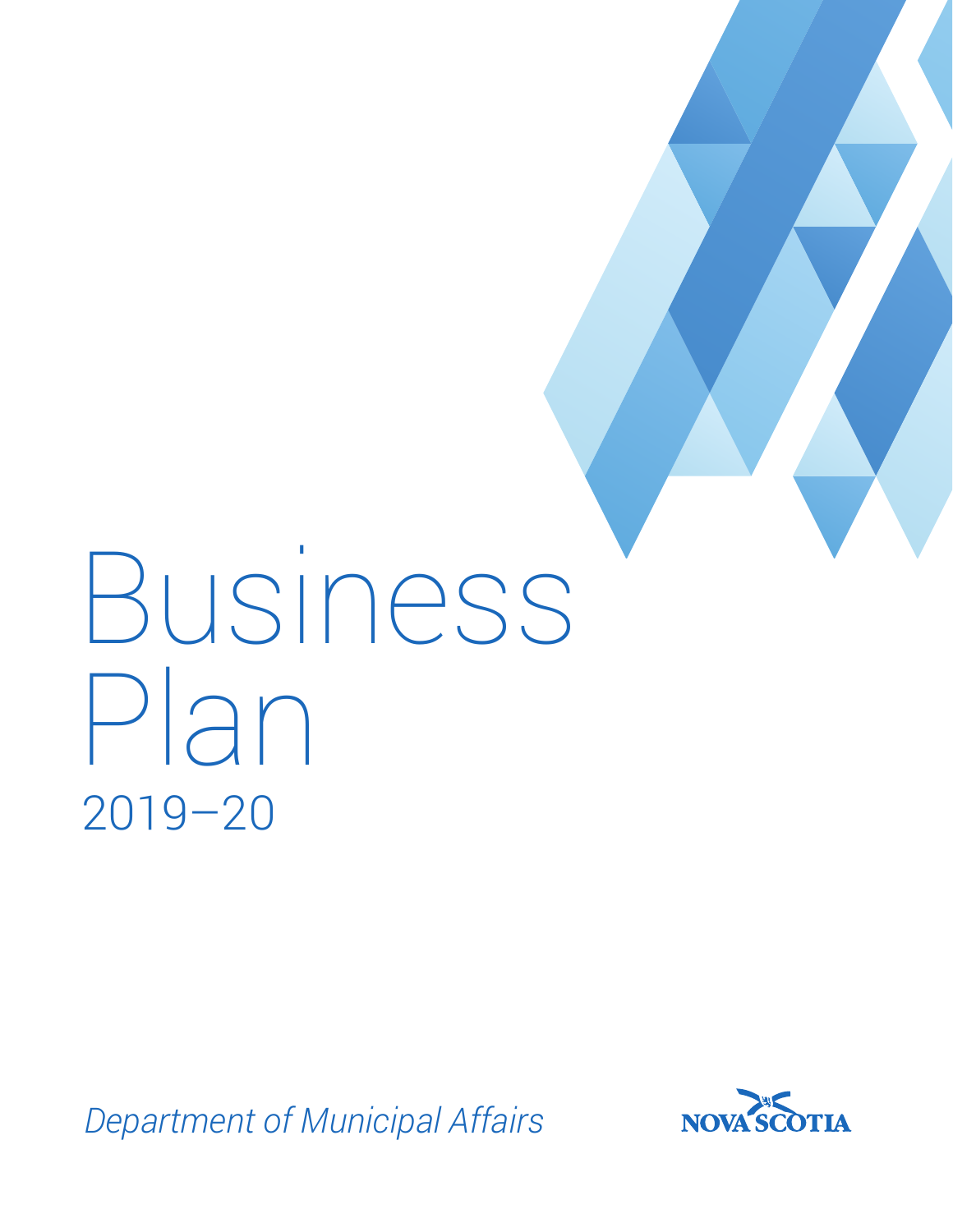© Crown copyright, Province of Nova Scotia, 2019

Budget 2019-20: Business Plan March 2019 ISBN: 978-1-55457-936-5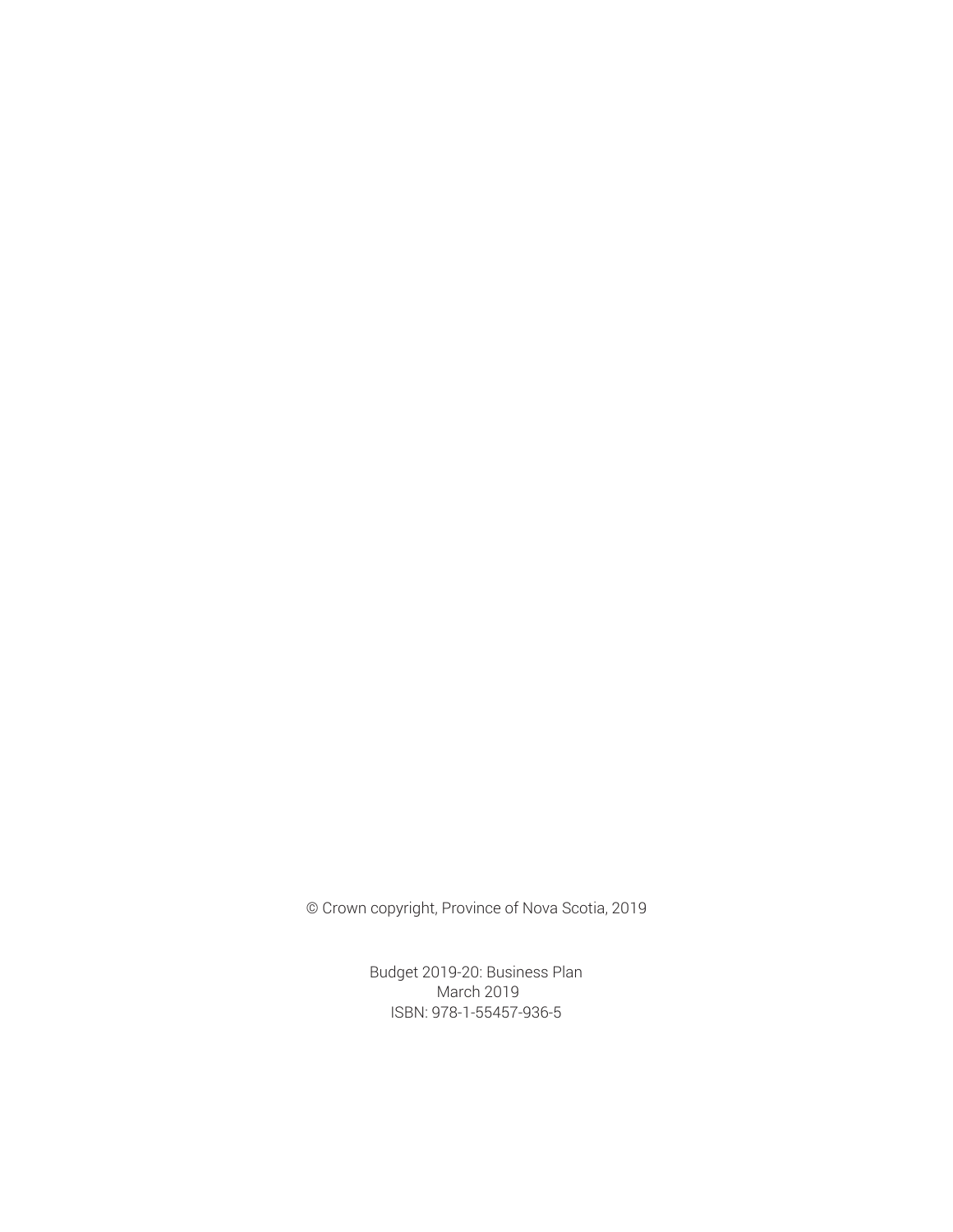## Contents

<span id="page-2-0"></span>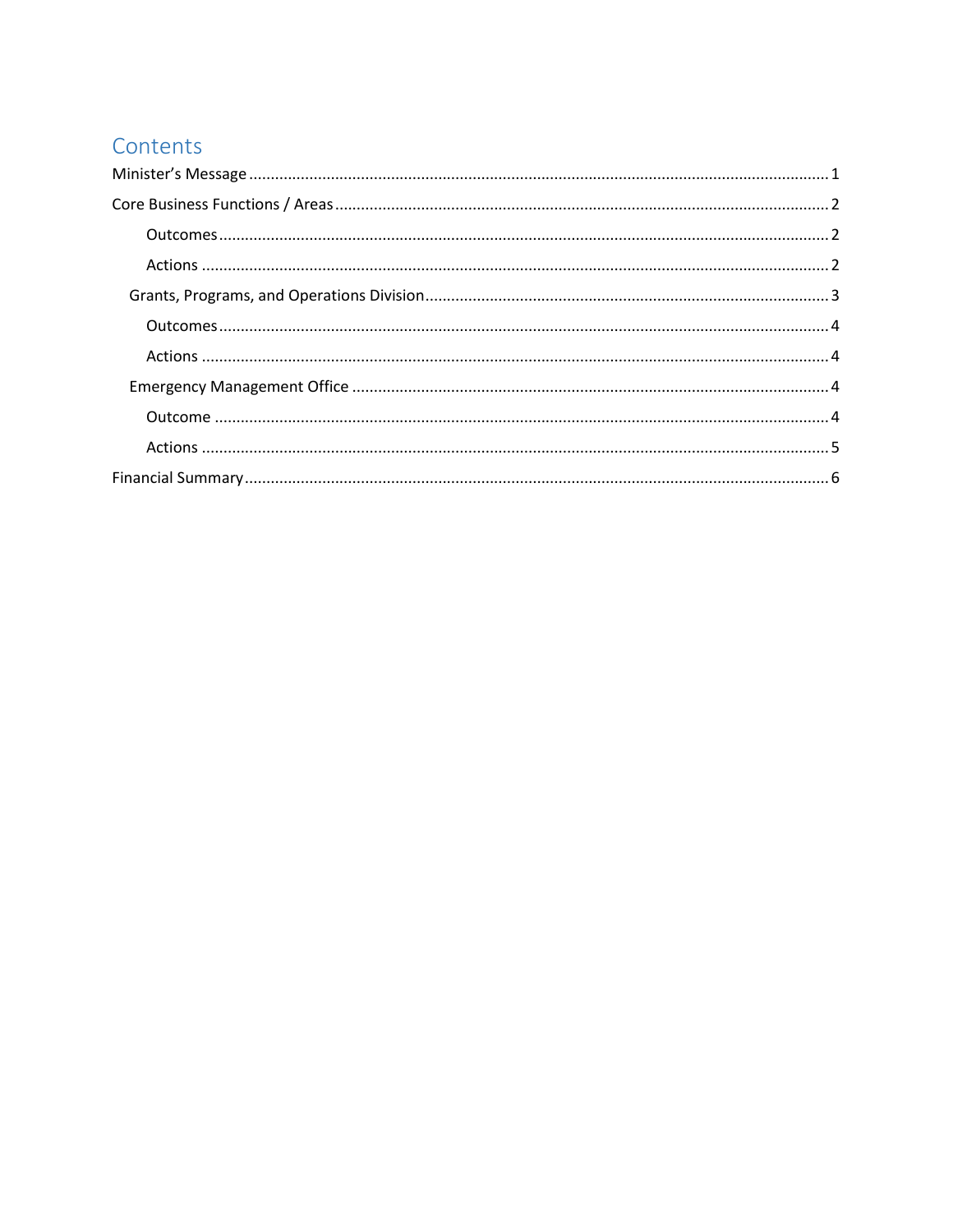

# Minister's Message

As the Department of Municipal Affairs enters the 2019-20 fiscal year, we remain committed to supporting and working with municipalities and partners to ensure Nova Scotia has safe, strong, successful and vibrant communities.

We have made progress over the past year in our work to facilitate municipal modernization and increase collaboration

with our partners. We continued to modernize our legislation, which is further empowering municipalities to be sustainable and responsive to the needs of their citizens. Our mandate and work focus on investing in the municipalities and people of Nova Scotia through our various funding programs.

Looking ahead, we will continue to work with municipalities to identify areas for collaboration and innovative new approaches to better leverage opportunities. Our legislation will continue to be modernized and updated to better meet the needs of our clients and partners. We will ensure Nova Scotians continue to have strong and robust emergency preparedness coordination and services, and fire and building safety programs and services. Through our various funding programs, we will continue to invest in Nova Scotia communities to help ensure they have modern and robust infrastructure, can reduce or mitigate the effect of floods, have clean water, and are able to deliver important services to Nova Scotians.

In the coming year, Municipal Affairs will continue to play a key leadership role in ensuring Nova Scotians have strong, sustainable local government – municipalities that are empowered and ready to seize social and economic opportunities. We look forward to continuing to work with municipalities, our emergency management and fire service partners, the Nova Scotia Federation of Municipalities, the Association of Municipal Administrators, Regional Enterprise Networks, and other partners. Together, we are building a stronger province.

Sincerely,

Chuck Porter Minister, Department of Municipal Affairs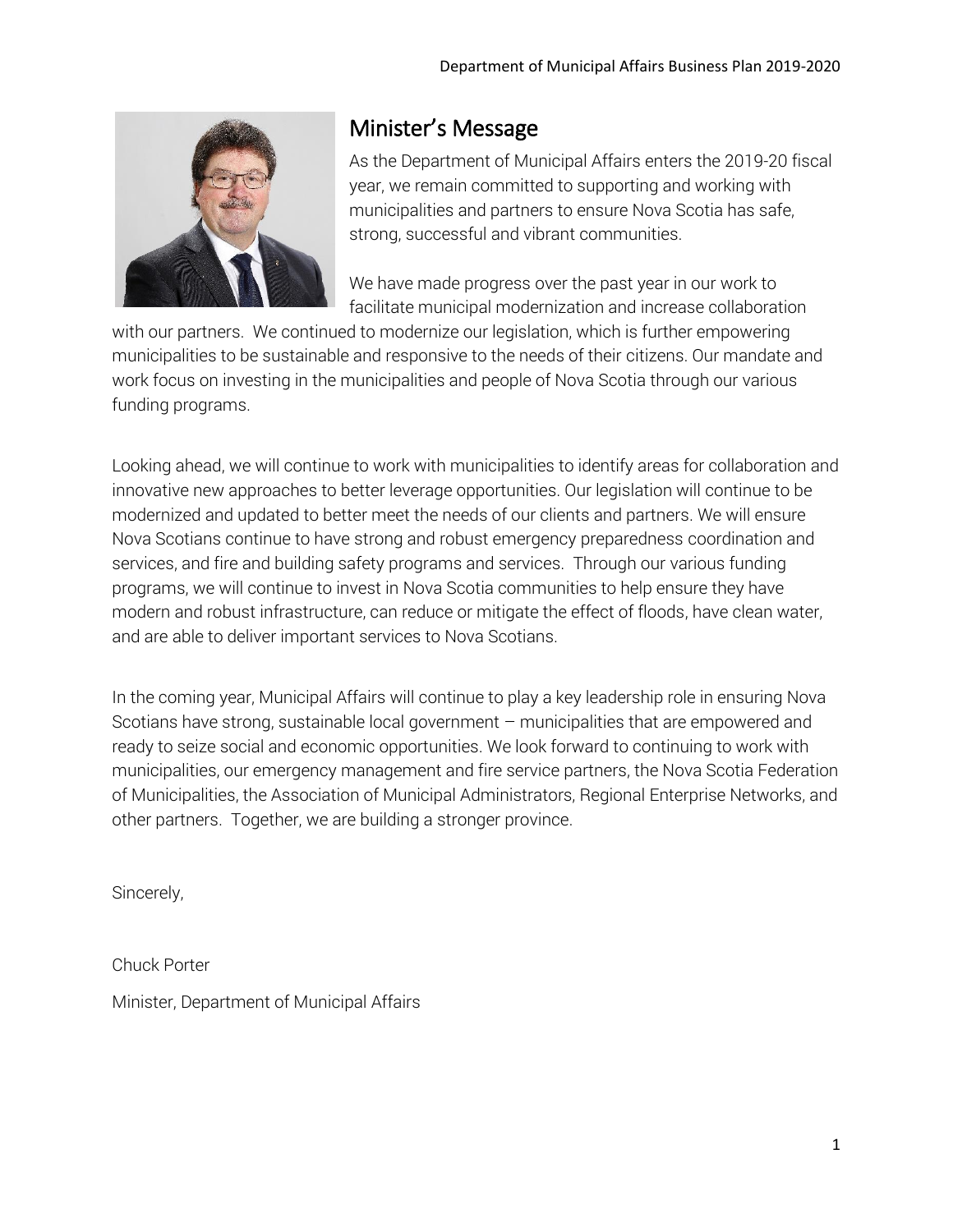## Departmental Mandate

The Department of Municipal Affairs (DMA) enables municipalities to build healthy, safe and vibrant communities, ensures fire and building safety, and works in collaboration with municipal, provincial and federal departments to strengthen provincial and municipal emergency preparedness through planning, training and exercise.

The mandate of the department is delivered through the following divisions/offices:

- 1. Policy, Planning and Advisory Services;
- 2. Grants, Programs and Operations Division, which includes the Office of the Fire Marshal; and
- 3. Emergency Management Office (EMO).

## <span id="page-4-0"></span>Core Business Functions / Areas

The Department of Municipal Affairs supports Nova Scotian municipalities in building healthy, safe and vibrant communities by encouraging sound municipal governance and working with municipalities to improve economic growth and viability.

In 2019-2020, DMA will focus on the following core business functions / areas:

## Policy, Planning and Advisory Services

Policy, Planning and Advisory services provides policy, planning, governance, and municipal financial & service advice to the Minister, Deputy Minister, divisions, and offices of the department, as well as to our municipal partners. This includes leading, coordinating or providing support for policy, legislative & regulatory initiatives, as well as departmental and municipal business and operational planning. This division also reports municipal statistics and financial condition, as well as administers and supports the Regional Enterprise Networks (RENs).

#### <span id="page-4-1"></span>**Outcomes**

- 1. Municipalities are provided with the legislative and regulatory framework necessary to build and maintain healthy and vibrant communities.
- 2. Municipalities are provided with the appropriate resources and advice to support financial capacity-building and provide effective local governance.

#### <span id="page-4-2"></span>Actions

#### In 2019-2020 Policy and Corporate Services will:

1. Review and update the Municipal Government Act and Halifax Charter, where applicable.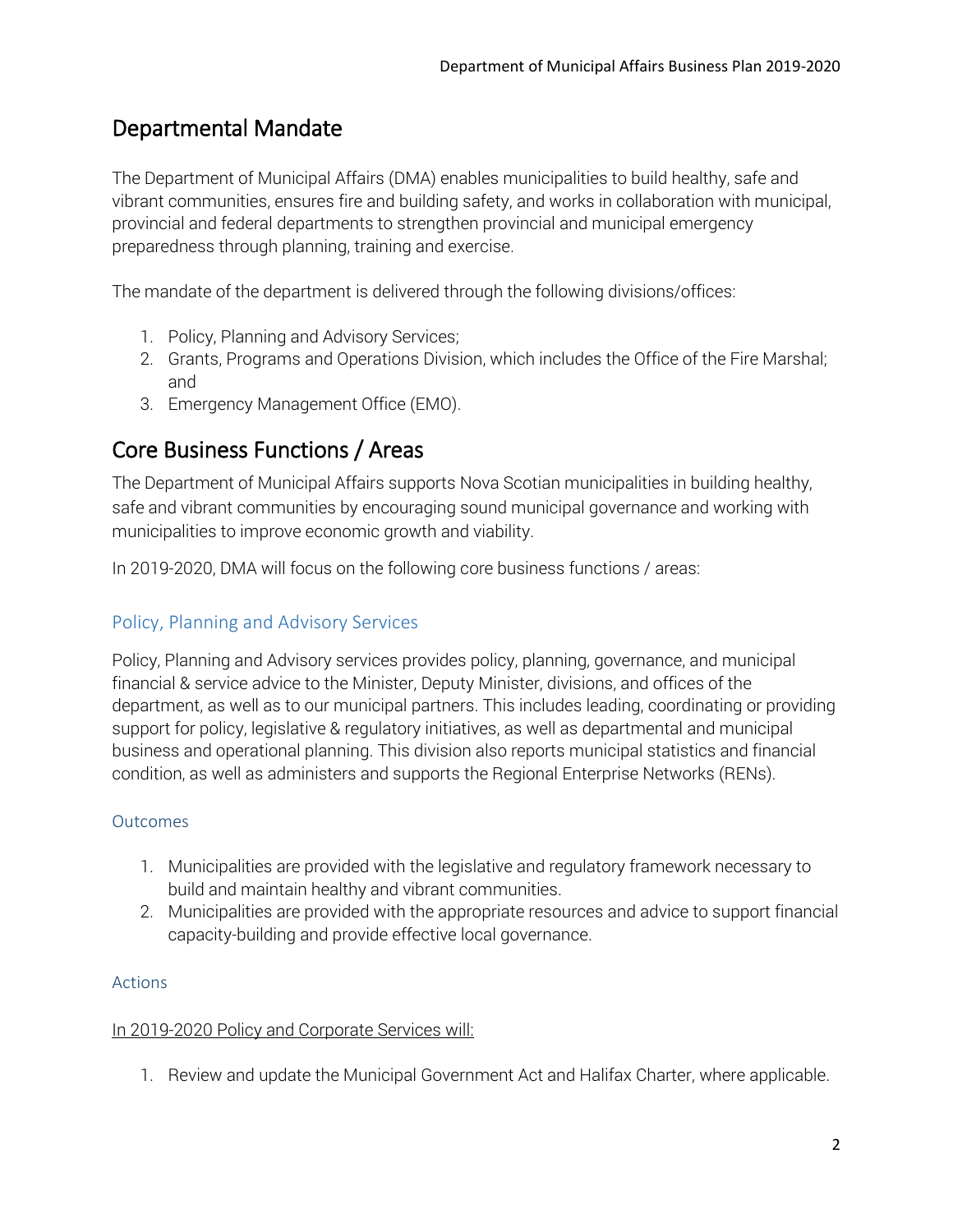- 2. Review the Municipal Equalization Program to ensure the formula is effective and is continuing to meet the needs of municipalities.
- 3. In collaboration with the Joint Municipal/Provincial Roundtable, continue to focus on the Partnership Framework deliverables; responding to annual NSFM resolutions; and coordinating policy priorities with the NSFM, DMA, and other provincial departments to ensure joint priorities are being addressed.
- 4. Where applicable, support other government departments with the implementation of any government wide corporate initiatives.

## In 2019-2020 Governance and Advisory Services will:

- 1. Encourage municipal modernization by identifying opportunities.
- 2. Continue to work with the RENs to focus mandates and support increased operational effectiveness.
- 3. Review options with respect to regulations pertaining to Municipal Codes of Conduct.
- 4. Form and support the Elections Review Committee.

#### In 2019-2020 Municipal Finance and Operating Grants will:

- 1. In collaboration with the AMA, work to build the online audit training option designed for municipal audit committees.
- 2. Develop an internal Financial Analysis Tool and Dashboard that will support the analysis of municipal financial health.

## In 2019-2020 Municipal Land Use Planning will:

- 1. Support municipalities in addressing impacts of climate change through climate adaptation infrastructure.
- 2. Complete the development of regulations, guidance documents and support programs associated with minimum planning requirements and assist municipalities with implementation.
- 3. Work with our partner departments to better align municipal and provincial management of our land and other resources.
- 4. Complete the development of a municipal planning flood line mapping standard for the province.

## <span id="page-5-0"></span>Grants, Programs, and Operations Division

The Grants, Programs, and Operations Division administers programs, provides advice, develops tools, and distributes funding to municipalities to help build and revitalize local public infrastructure. Through the Office of the Fire Marshal (OFM), the division also establishes policies, regulations and programs to promote and enforce the principles and practices of fire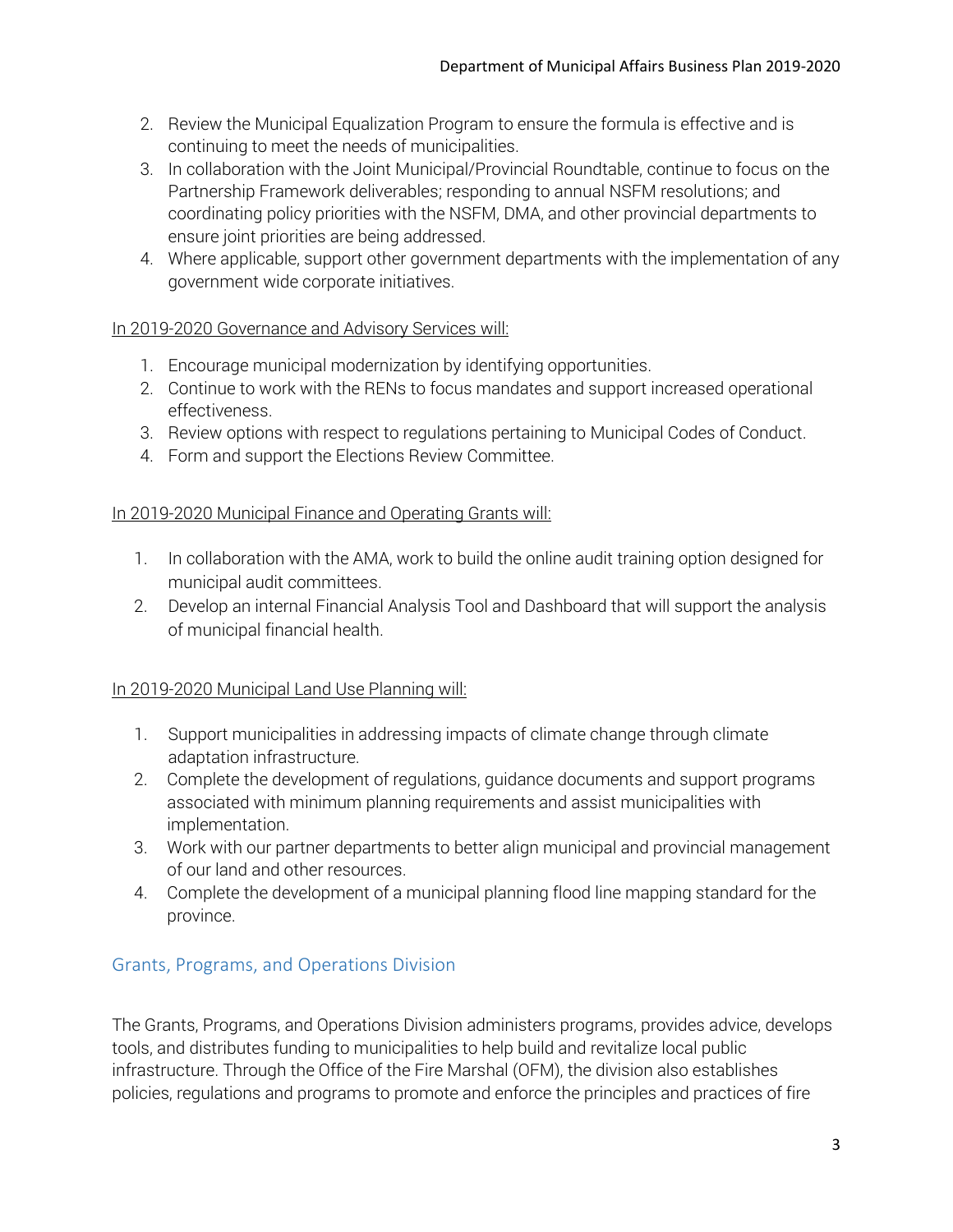and life safety for Nova Scotians. OFM also advises persons and/or organizations, including Government, regarding building and fire safety.

#### <span id="page-6-0"></span>**Outcomes**

- 1. Municipalities can properly leverage program funding to support innovative projects and ongoing municipal infrastructure needs.
- 2. Municipalities make informed decisions on infrastructure needs and infrastructure plans
- 3. Nova Scotians understand their personal responsibility for building and fire safety.

## <span id="page-6-1"></span>Actions

#### In 2019-2020 Grants & Programs will:

- 1. Maximize access to federal funding for municipalities and infrastructure improvements.
- 2. Continue to work in collaboration with Municipalities, other Provincial Departments, the Nova Scotia Federation of Municipalities, and the Association of Municipal Administrators to provide guidance regarding the development of tools for a provincewide Asset Management Strategy.
- 3. Continue the delivery and administration of infrastructure funding programs and work in collaboration with the Department of Transportation and Infrastructure Renewal on the new Investing in Canada Infrastructure Program.

## In 2019-2020 the Office of the Fire Marshal will:

- 1. Continue to work with provincial/municipal partners to support their efforts in achieving building and fire safety.
- 2. Continue to support provincial fire services, including the ongoing administration of the Emergency Services Provider Fund.
- 3. Support the work of the Joint Municipal Fire Services Committee.

## <span id="page-6-2"></span>Emergency Management Office

The Emergency Management Office (EMO), a division of the Department of Municipal Affairs, aims to promote the safety and security of Nova Scotians, their property and the environment by providing for a prompt and coordinated response to an emergency.

## <span id="page-6-3"></span>**Outcomes**

1. The safety of Nova Scotians is enhanced through the coordination and collaboration of all stakeholders in the prevention and mitigation, preparedness, response, and recovery from emergencies.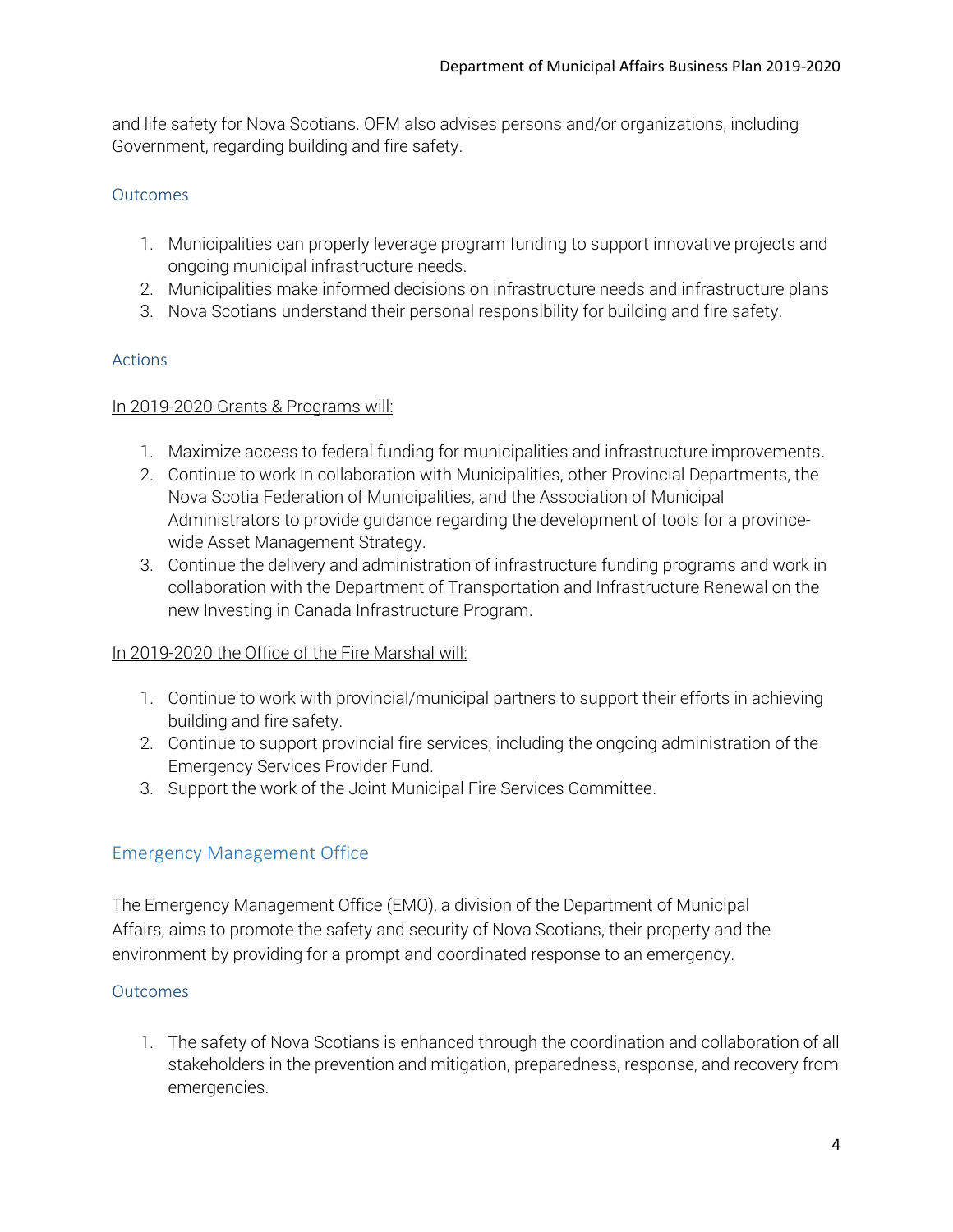2. Nova Scotians have access to high quality & reliable 911 Service.

#### <span id="page-7-0"></span>Actions

In 2019-2020 the Emergency Management Office will:

- 1. Support municipalities in reviewing and updating their Emergency Management Plans.
- 2. Implement the provincial Strategic Emergency Management Plan and create Incident Action Plans for 26 specific risks to the safety of Nova Scotians.
- 3. Continue the implementation of the Critical Infrastructure Resiliency Plan and participate in the first regional critical infrastructure-focused exercise in partnership with Public Safety Canada and other related stakeholders.
- 4. Update the All-Hazards Emergency Plan that supports the Provincial preparation for, and response to, emergency events.
- 5. Install two Next Generation positions in EMO's 911 test lab so new technologies can be fully evaluated in anticipation of the CRTC-mandated Canadian National NextGen 911 strategy timeline.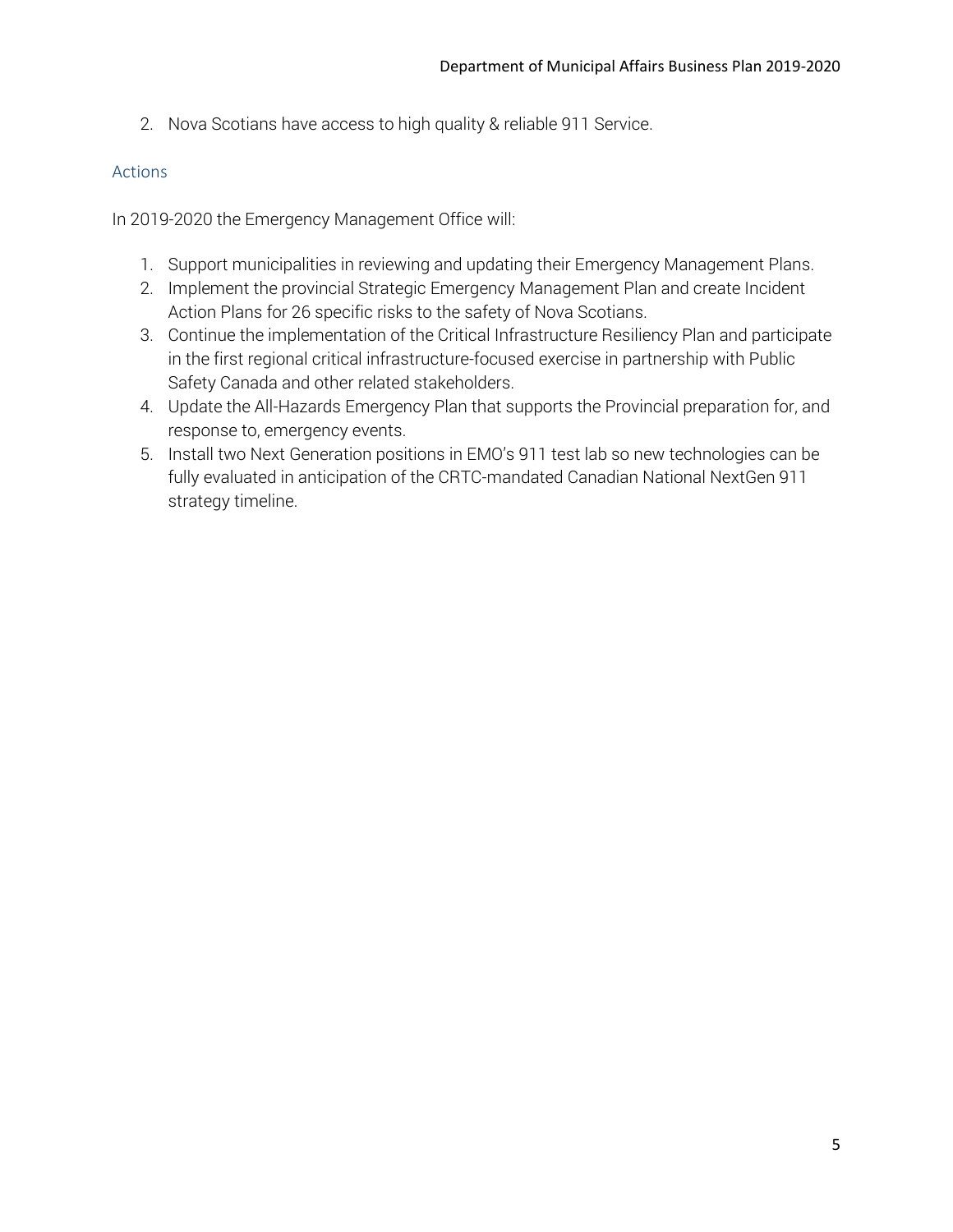# <span id="page-8-0"></span>Financial Summary

| <b>Department of Municipal Affairs</b>       |                       |                       |                       |  |
|----------------------------------------------|-----------------------|-----------------------|-----------------------|--|
|                                              | 2018-2019<br>Estimate | 2018-2019<br>Forecast | 2019-2020<br>Estimate |  |
| Program & Service Area                       | (\$thousands)         | (\$thousands)         | (\$thousands)         |  |
| Senior Management                            | 701                   | 613                   | 706                   |  |
| Grants, Programs &<br>Operations             | 113,530               | 113,120               | 114,967               |  |
| Policy, Planning & Advisory<br>Services      | 90,145                | 91,886                | 86,649                |  |
| <b>Emergency Management</b><br>Office        | 8,205                 | 7,311                 | 10,900                |  |
| <b>Total Program Expenses</b>                | 212,581               | 212,930               | 213,222               |  |
|                                              |                       |                       |                       |  |
| <b>Ordinary Recoveries</b>                   | 132,315               | 134,020               | 135,821               |  |
|                                              |                       |                       |                       |  |
| <b>TCA Purchase</b><br>Requirements          | 704                   | 457                   | 505                   |  |
| <b>Provincial Funded Staff</b><br>(Net FTEs) | 73.2                  | 67.6                  | 72.2                  |  |